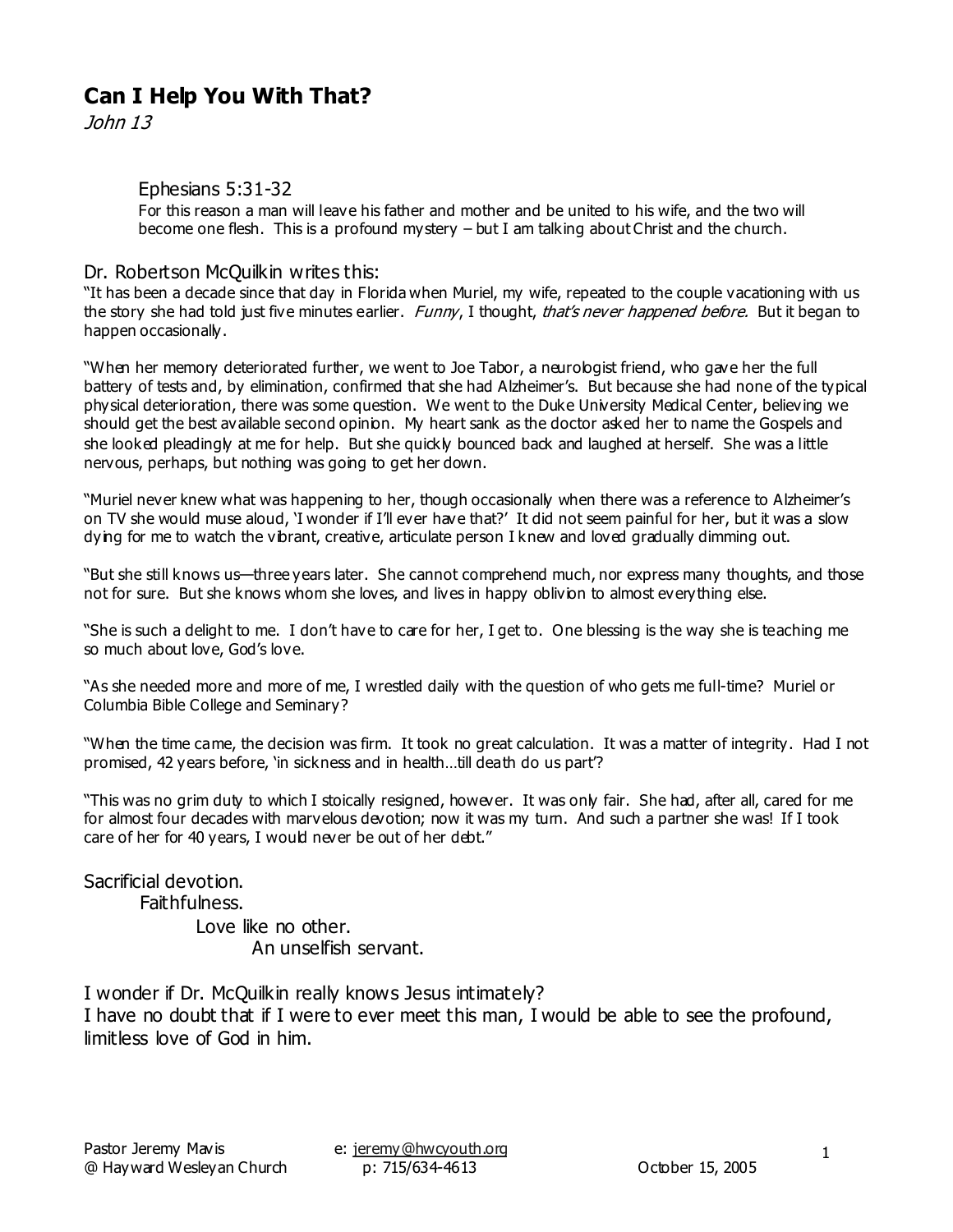# What about you? Me? All of us? Would we rise to the occasion like this man did (does) for his wife?

- would we be faithful?
- Sacrificial?
- Love like no other?
- An unselfish servant?

### I wonder…

#### John 13:1-17

It was just before the Passover Feast. Jesus knew that the time had come for him to leave this world and go to the Father. Having loved his own who were in the world, he now showed them the full extent of his love.

The evening meal was being served, and the devil had already prompted Judas Iscariot, son of Simon, to betray Jesus. Jesus knew that the Father had put all things under his power and that he had come from God and was returning to God; so he got up from the meal, took off his outer clothing, and wrapped a towel around his waist. After that, he poured water into a basin and began to wash his disciples' feet, drying them with the towel that was wrapped around him. He came to Simon Peter, who said to him, "Lord, are you going to wash my feet?"

Jesus replied, "You do not realize now what I am doing, but later you will understand." "No," said Peter, "you shall never wash my feet."

Jesus answered, "Unless I wash you, you have no part with me."

"Then, Lord," Simon Peter replied, "not just my feet but my hands and head as well!" Jesus answered, "A person who has had a bath needs only to wash his feet; his whole body is clean. And you are clean, though not every one of you." For he knew who was going to betray him, and that was why he said not every one was clean.

When he had finished washing their feet, he put on his clothes and returned to his place. "Do you understand what I have done for you?" he asked them. "You call me 'Teacher' and 'Lord,' and rightly so, for that is what I am. Now that I, your Lord and Teacher, have washed your feet, you also should wash one another's feet. I have set you an example that you should do as I have done for you. I tell you the truth, no servant is greater than his master, nor is a messenger greater than the one who sent him. Now that you know these things, you will be blessed if you do them."

It is thought that chapter 13 serves as a literary turning point in the Gospel of John. Some scholars believe that one can divide John's gospel into two parts:

- 1. the first being the Book of Signs (1-12)
- 2. the second being the Book of Glory (13-21)

In the book of signs, Jesus usually performs some kind of miraculous sign and then provides discourse & rhetoric – explanation of the signs.

For example, Jesus feeds the five thousand, then talks about himself being the bread of life, which is associated with manna in the OT for the Israelites as they were wandering in the desert.

Or Jesus talking about being the light of the world, then healing a blind man, then discussing spiritual blindness.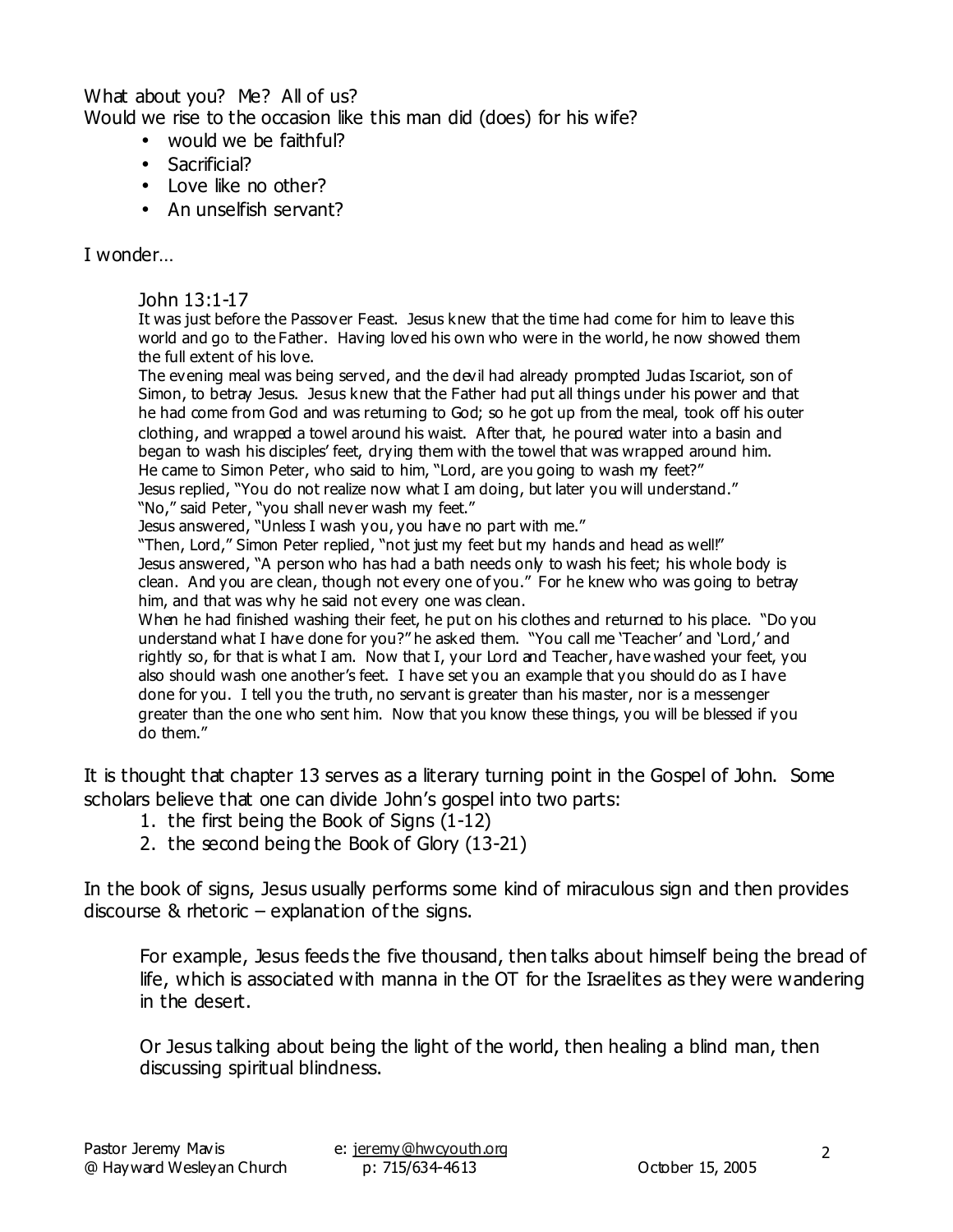Come to think of it, Jesus was really intentional about the way he lived and taught. He always seemed to have a point to the things he did.

In the second half of John's gospel, lies the book of glory in which Jesus' journey to glorification on the cross begins.

John 13:1 Jesus knew that the time had come for him to leave his world and go to the Father.

In the book of glory there is one sign, one event of momentous importance: Jesus' death on the cross.

It is in the opening of this book of glory that we see Jesus washing the feet of his disciples.

The backdrop of this love-act of Jesus is the Passover Feast… and we know from the Gospel of Luke that during the evening meal:

Luke 22:24 …there arose a dispute among them as to which of them was considered to be the greatest.

I see this in children all the time:

"Me, Me… pick Me!!" "I want to go first!!" "I'm better than you at dodgeball!!" "Oh yeah! I can play football better!!"

They want to be the greatest, ever!!

I see this in adults, too, but we have learned to hide it better, haven't we?

We want to be great!

Noticed!

Appreciated for who we know ourselves to be, right?

To Jesus:

"It was heart-rending that this exhibition of pride should take place just at this juncture. These were men who had been with Him in His temptations, who had had the benefit of His most careful instructions, who had been exposed to the full influence of His personal character; and yet, notwithstanding all, the rock-bed of pride.

"Heedless of three years of example and teaching; unrestrained by the symptoms of our Lord's sorrow; unchecked by the memory of happy and familiar interaction, which should have bound them forever in a united brotherhood, they wrangled with high voices and hot faces, as to who should be first."

It is all in us to be first, isn't it?! To be great?!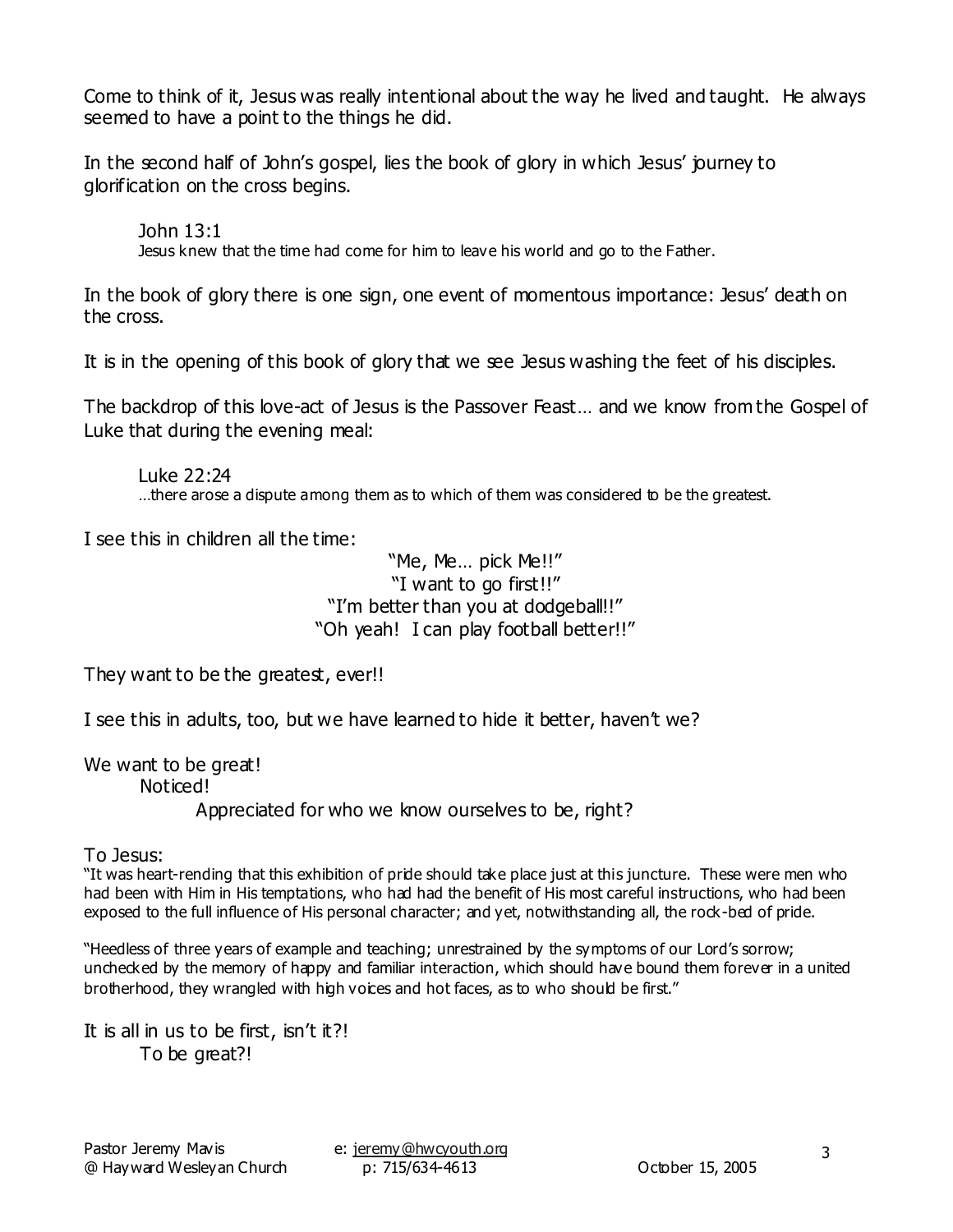I mean why do we always want to sit in the front seat – SHOTGUN?!! Or be the one that gets the glory or praise, rather than someone else?

It was even in the disciples and they were the closest to Jesus, physically!

Our parents even want us to be first and great!

Matthew 20:20-23 Then the mother of Zebedee's sons came to Jesus with her sons and, kneeling down, asked a favor of him.

"What is it you want?" he asked.

She said, "Grant that one of these two sons of mine may sit at your right and the other at your left in your kingdom."

"You don't know what you are asking," Jesus said to them. "Can you drink the cup I am going to drink?"

"We can," they answered.

Jesus said to them, "You will indeed drink from my cup, but to sit at my right or left is not for me to grant. These places belong to those for whom they have been prepared by my Father."

James and John's Mom wanted her two boys to be the "right" and "left" men right next to Jesus when He became King. I mean, what Mom wouldn't want that for her boys?

But she didn't know what she was asking… look deeper…

When was Jesus enthroned as King of this world?  $\qquad \textcircled{a}$  his crucifixion

Matthew 27:37 Above his head they placed the written charge against him: This is Jesus, the King of the Jews.

And who were the two people on Jesus' right and left during his crucifixion?

Matthew 27:38 Two robbers were crucified with him, one on his right and one on his left.

Greatness…

Matthew 20:26 Not so with you. Instead, whoever wants to become great among you must be your servant, and whoever wants to be first must be your slave.

Imagine, the GREAT one, Jesus, exemplifying a servant, a slave.

But wait... we are getting ahead of ourselves.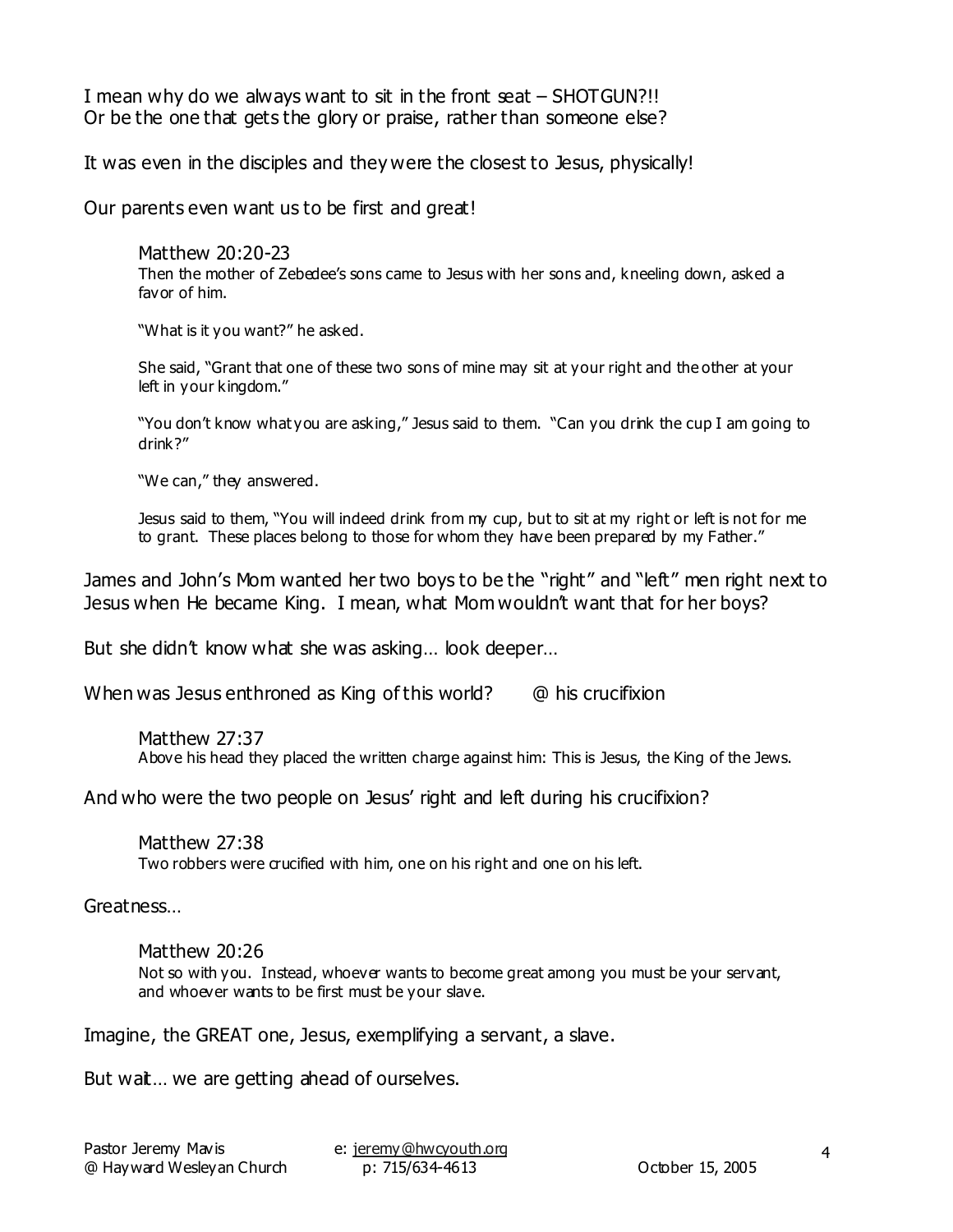So Jesus and his disciples were about to share in the evening meal. But when they began to arrive there was no customary foot-washer person.

You see in that time and place, where people often walked in sandals down dusty roads and then reclined at low tables with their feet not far from the faces of other quests, custom required that a servant at the door wash dirty feet. Foot-washing was a token of hospitality when someone first entered a home. To fail to provide a servant was a breach of hospitality... even seen as a gesture of hostility.

At the very least, all our ancient sources show that foot-washing was a degrading and lowly task. When done by a wife (for her husband), a child (for his/her parents), or a pupil (for his/her teacher), it was always an act of extreme devotion. But since it was an act with social implications, in no way do we find those with a "higher" status washing the feet of those beneath them.

When one removes his outer clothing and wraps a towel around the waist, that person is adopting the posture of a slave.

Matthew 20:26 …whoever wants to become great among you must be your servant, and whoever wants to be first must be your slave.

So the foot-washer didn't show…

#### Imagine:

"You're standing behind a pane of glass watching this scene. The first disciple enters the upper room and discovers there's no foot-washer. Suddenly, for him, it's decision time. Does he wash his own feet? Does he take off his garment and become like a rank-and-file servant (slave) and wash everyone else's feet? Look into his eyes. He's thinking: Not me. That's not my job. I'm not a slave. I'm no foot-washer.

"He tries to size up where Jesus will sit and chooses an advantageous position at the table.

"The second disciple enters, realizes there's no foot-washer and sees his friend already seated at the table. Well, he thinks, if he's not going to stoop to the level of foot-washer, neither am I. And he heads toward the secondbest seat in the house.

"All the disciples do the same thing. They file in. Walk past the water basin. Choose the best remaining seat at the table. Recline. Stick their dirty feet in each other's laps.

"Last, Jesus enters. Watch him. He looks at the water. He looks at the filthy feet of the disciples. You can see it in his eyes. Three years, sermon after sermon, illustration after illustration, confrontation after confrontation. Can you see it? It looks a lot like failure.

"He walks to the table and reclines. He just sits there, silently. *Maybe someone will at least have the humility to* wash the feet of their master. But no, nobody moves.

"Now watch him. He gets up from the table, walks to the water basin and starts to take off his outer garment. Carefully he picks up the towel and slips it through his belt, exactly the way a common servant would. Then he pours the water into the basin.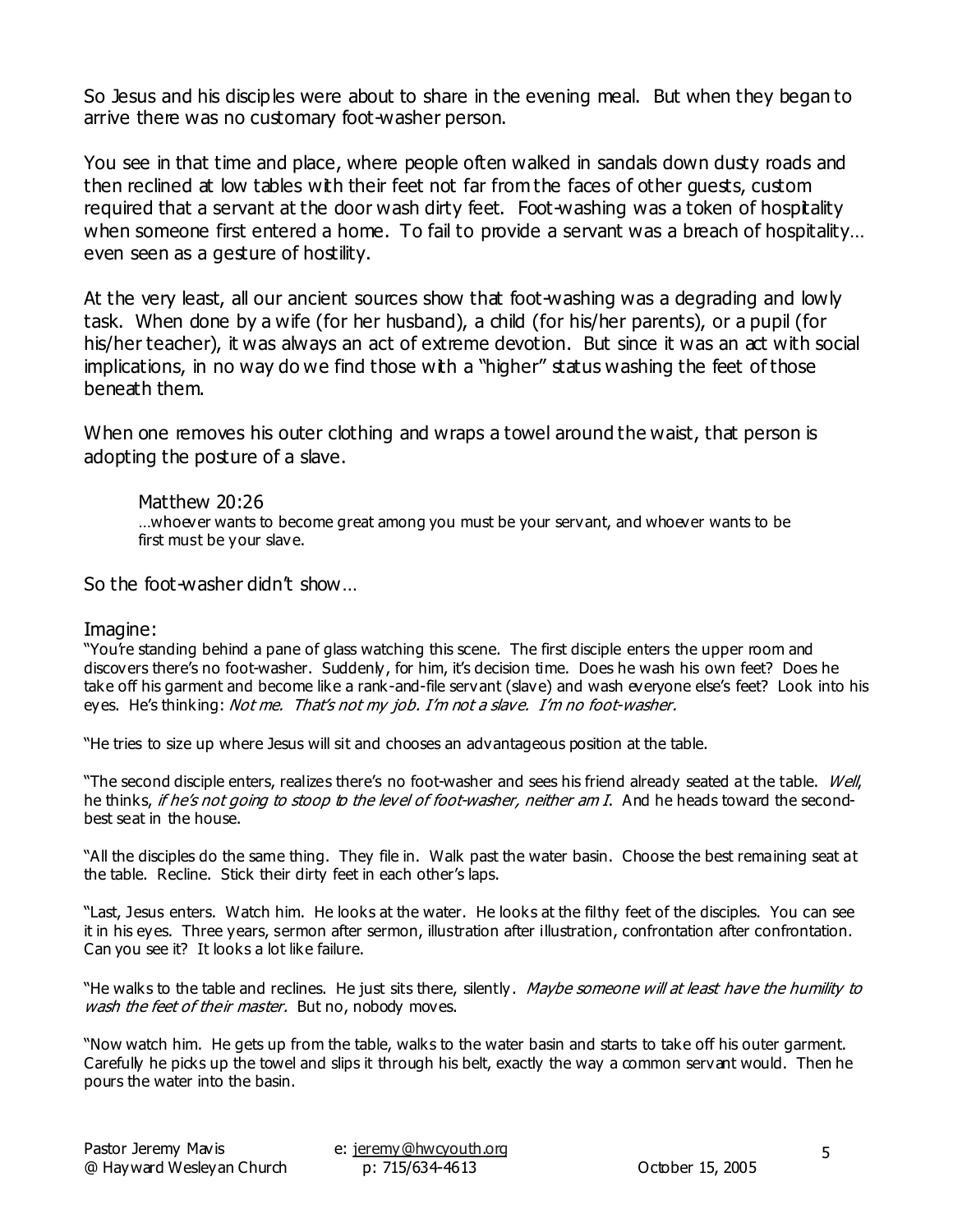"Now look at the eyes of the disciples. Disbelief. Embarrassment. Then as Jesus begins to wash the feet of the first disciple, you see something deeper in their eyes: agony, regret, maybe tears. What is the matter with me? How did I miss this? My whole world revolves around me. It's bad enough I wasn't humble enough to wash my brother's feet. But I wouldn't even was my Savior's feet! How could I have done this? What's the matter with me?

"Jesus circles the table. Peter resists for a moment, but Jesus know well how to silence Peter. When he finishes his task, Jesus folds the towel and puts it back. He slips on his robe, walks back to the table and reclines."

## John 13:12-17

When he had finished washing their feet, he put on his clothes and returned to his place. "Do you understand what I have done for you?" he asked them. "You call me 'Teacher' and 'Lord,' and rightly so, for that is what I am. Now that I, your Lord and Teacher, have washed your feet, you also should wash one another's feet. I have set you an example that you should do as I have done for you. I tell you the truth, no servant is greater than his master, nor is a messenger greater than the one who sent him. Now that you know these things, you will be blessed if you do them."

Jesus is saying:

"Hey!

Do you see what I have done for you? I became a servant, a slave, for you! I washed your feet! Now do it for each other! And if you do…you will be blessed."

Okay…

At this point in the service we are all going to take off our shoes and socks, bring out the water and towels and wash some feet!

And some of you are getting really nervous at this point  $\odot$ .

No we are not going to literally wash feet…

But I would like to ask you to please take off your shoes… go ahead. It's okay. Think of this as your living room, a place where you would feel comfortable taking off your shoes. It may feel a little weird. But that's okay.

Now with our shoes off, let's get real with each other. We are going to think about what Jesus just did in this story and the implications. Meaning, we are going to get practical: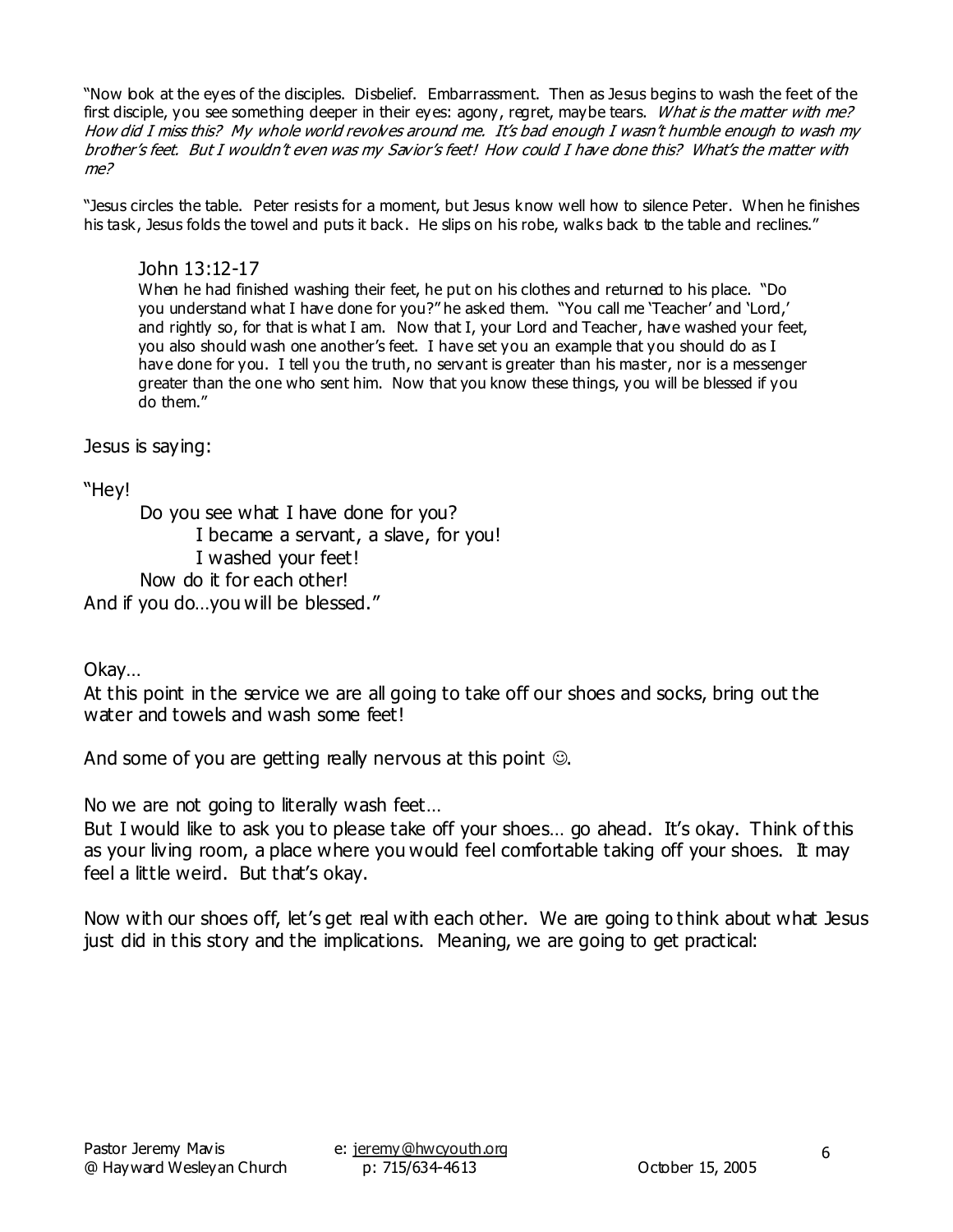Students (children & teenagers):

- let other people go first
	- o in line
	- o getting food somewhere
	- o on the playground
	- o in a car
	- o watching a movie or TV show that someone else wants to watch
- share

Adults:

- when you are driving, put other people first
- at work
	- o who are you stepping on (or over) to get ahead?
	- o are completely honest in your business dealings?
	- o do people often mistake you for Jesus at work?
	- $\circ$  what is your reputation?
- in your marriage
	- o is it all about you?
	- o are you self-centered?
	- $\circ$  is it your way or no way?
	- o do you try to sabotage your relationship because things are not going your way

Church people:

- Why do you serve?
	- $\circ$  For the glory of **t**... recognition?
	- o Or for Jesus?
- Why don't you serve?
	- o Is it inconvenient?
	- o Is it all about you and not others?

Serving one another will bring you the greatest joy in your life!! I guarantee it! Actually, Jesus guarantees it!

John 13:17 "Now that you know these things, you will be blessed if you do them."

It is the only way to truly live! I know, it doesn't make sense, or it doesn't seem to be worth it... But it's true! Just try it!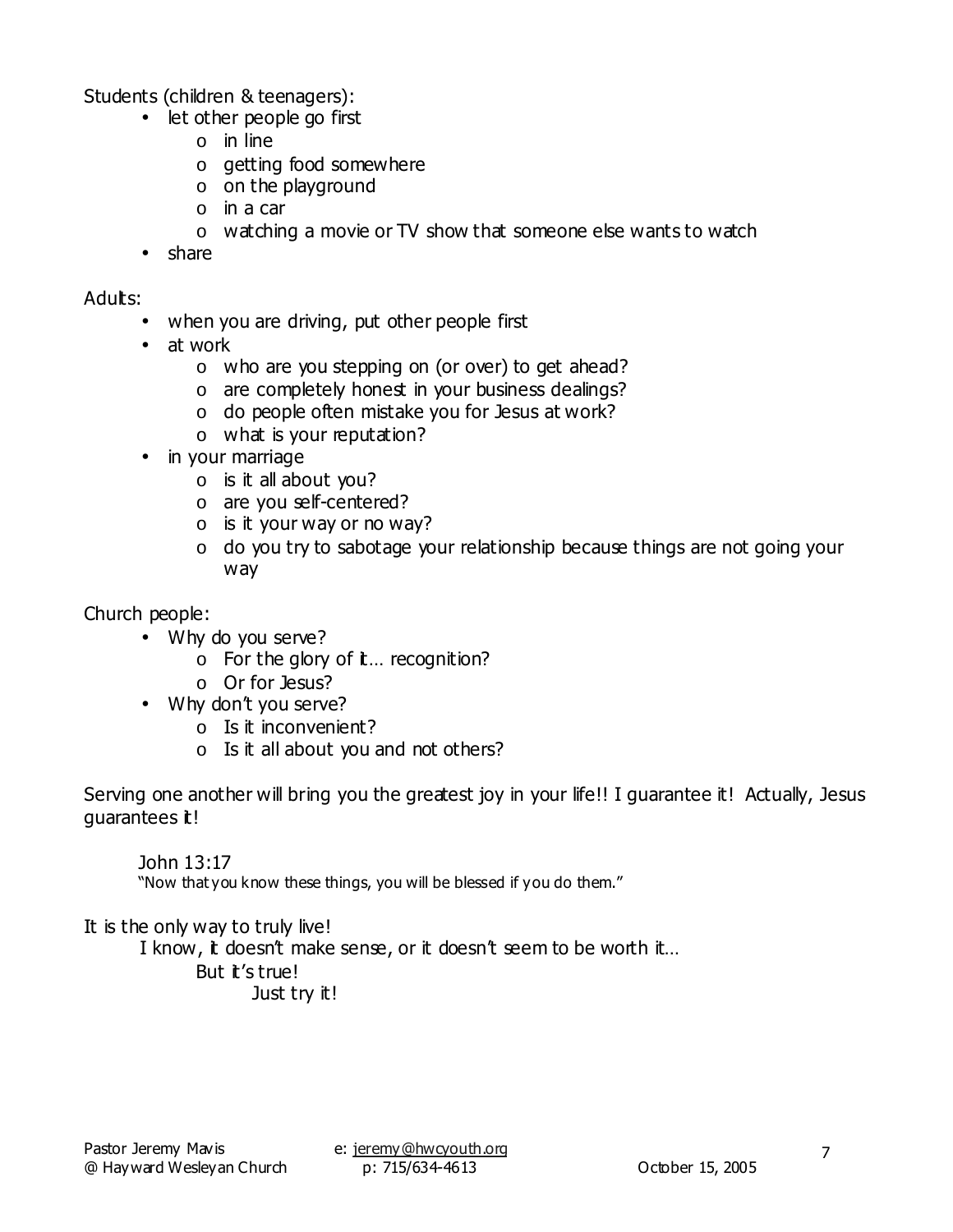I want to challenge you for the next six month (at least) to try this going-out-of-your-way style of serving, just like Jesus. Walk around with a servant towel around your arm and be ready. Open your eyes. Opportunities to serve exist all around you. Open car doors, or doors into stores. Say thank you to someone who does it for you. Sit in the backseat of the car. Take out the garbage, even if it isn't your turn. Help people. Go out of your way to serve. Take advantage of every opportunity to serve—even if it seems like something insignificant.

And then monitor the condition of your heart, week to week. You will notice something different. Your heart will change. You will look different. Ask yourself: Am I gaining, or losing?

I must warn you, however, people don't always appreciate service. For whatever reason (pride, mostly), your efforts may not always be received well. And you may not get thanked. Many times I have delayed entrance into a building, or a store, to hold the door open for people who are walking in and have received nothing for the service. No recognition or simple thank you. I could become bitter, or I could continue to serve them in spite of themselves… …for the sake of Jesus.

And you may get tired… or even burned out. What happens then? Let's ask Dr. McQuilkin…

"Cindi, a student wife who have sort of adopted Muriel and I, asked me this question once: 'Don't you ever get tired?'

"Tired? Every night. That's why I go to bed."

"No, I mean tired of …" and she tilted her head toward Muriel, who sat silently in her wheelchair, her vacant eyes saying, 'No one at home just now.' I responded to Cindi's question, 'Why, no, I don't get tired. I love to care for her. She's my precious.'

"Well, I certainly would," said Cindi.

"Cindi and her husband are handsome, healthy, smart people, and yet she admits that it is hard constantly to affirm one another. What happens when there is so little to commend? How does love make a difference?

"Love is said to evaporate if the relationship is not mutual, if it's not physical, if the other person doesn't communicate, or if one party doesn't carry his or her share of the load. When I hear the litany of essentials for a happy marriage, I count off what my bebyed can no longer contribute, and I contemplate how truly mysterious love is."

Dr. McQuilkin doesn't get anything in return. He gets no daily pats on the back, an encouragement card in the mail, even an "I love you" any longer from his wife of 40+ years.

He doesn't do it for praise for himself. He does it for Muriel, and for the glory of God. Robertson McQuilkin does it for Jesus. This man has his servant towel ready at all times, and he's not afraid to use it. That's representing Jesus!!